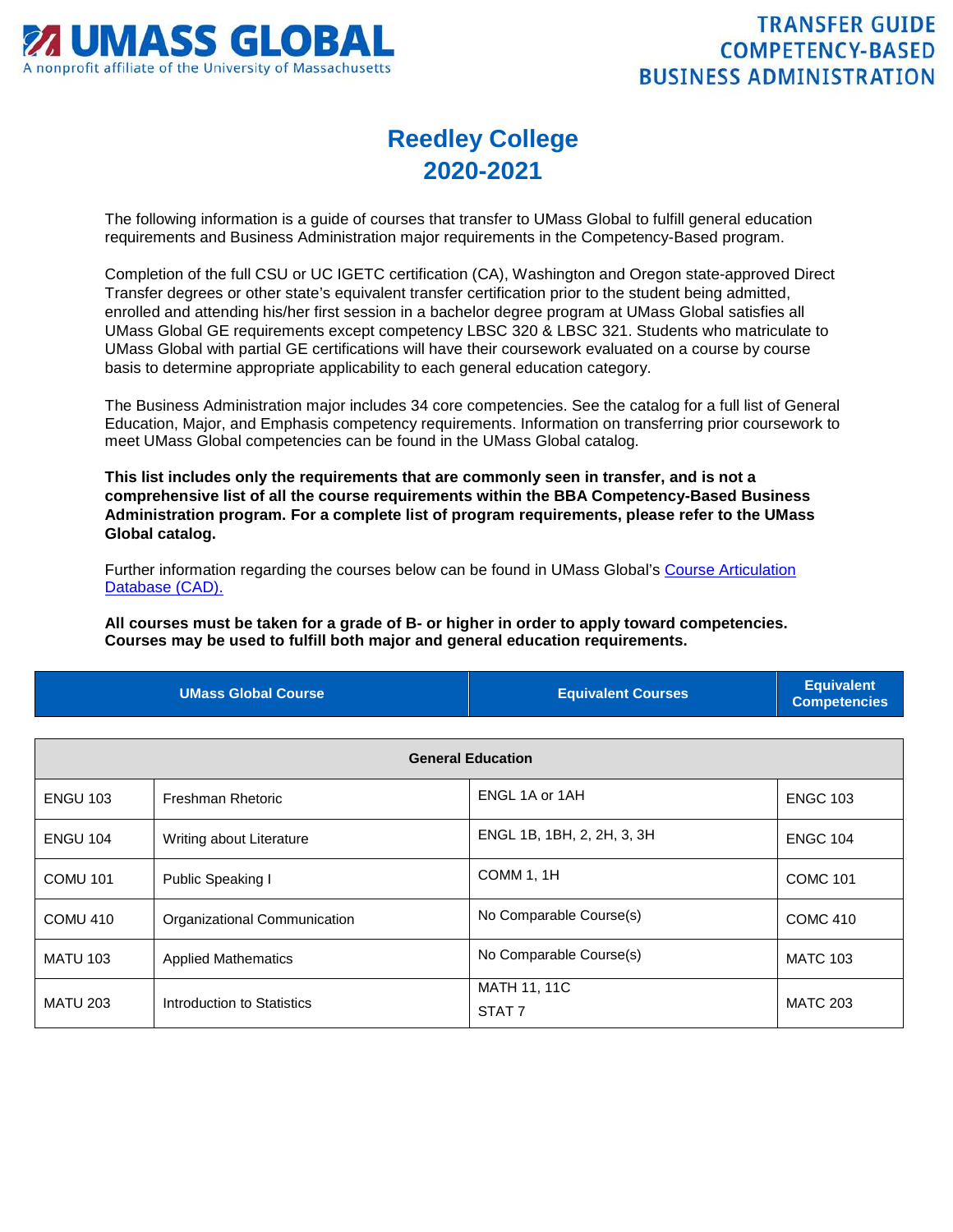|                               |                                                                                      | ART 2, 5, 6, 6H, 26, 33                       |                                  |
|-------------------------------|--------------------------------------------------------------------------------------|-----------------------------------------------|----------------------------------|
|                               |                                                                                      | ASL 1, 2, 3, 4, 10, 24, 26                    |                                  |
|                               |                                                                                      | COMM 1, 1H, 2, 4, 8, 10, 12, 15               |                                  |
|                               |                                                                                      | ENGL 1B*, 1BH*, 3*, 3H*, 15A, 15B, 15E,       |                                  |
|                               |                                                                                      | 15F, 18, 41, 43A, 43B, 44A, 44B, 46A, 46B,    | <b>PHLC 110</b><br>HUMC 110, 115 |
|                               |                                                                                      | 47, 49                                        |                                  |
| Humanities                    | Any 9 Credits of Humanities                                                          | <b>FILM 1, 2A</b>                             |                                  |
|                               |                                                                                      | FRENCH 1, 2, 3, 4                             |                                  |
|                               |                                                                                      | JOURN 1                                       |                                  |
|                               |                                                                                      | MUS 1A, 1B, 2A, 2B, 3, 12, 12H, 16            |                                  |
|                               |                                                                                      | PHIL 1, 1C, 1CH, 1D, 2, 3A, 3B, 4, 6          |                                  |
|                               |                                                                                      | SPAN 1, 2, 3, 3NS, 4, 4NS, 5, 15, 16          |                                  |
|                               |                                                                                      | *if not used as ENGU 104                      |                                  |
|                               |                                                                                      | <b>ANTHRO1</b>                                |                                  |
|                               |                                                                                      | ASTRO 10                                      |                                  |
|                               |                                                                                      | BIOL 1, 2, 5, 10, 10H, 10L, 11A, 11B, 20, 22, |                                  |
|                               |                                                                                      | 31                                            |                                  |
|                               |                                                                                      | CHEM 1A, 1B, 3A, 3B, 8, 9, 10, 28A, 28B,      |                                  |
| Natural<br>Sciences           | Any 6 Credits of Natural Sciences                                                    | 29A, 29B                                      | NSCC 115, 110                    |
|                               |                                                                                      | FN 35, 40                                     |                                  |
|                               |                                                                                      | GEOG 5, 9                                     |                                  |
|                               |                                                                                      | GEOL 1, 2, 9, 10                              |                                  |
|                               |                                                                                      | PHYS 2A, 2B, 4A, 4B, 4C                       |                                  |
|                               |                                                                                      | SCI <sub>1A</sub>                             |                                  |
|                               |                                                                                      | ANTHRO 2, 3                                   |                                  |
|                               |                                                                                      | ASL <sub>5</sub>                              |                                  |
|                               |                                                                                      | CHDEV 1, 2, 3, 6, 11, 12, 15, 16, 17A, 17B,   |                                  |
|                               |                                                                                      | 20, 30, 32, 37A, 37B, 38, 39, 49              |                                  |
|                               |                                                                                      | CRIM 1, 5, 6, 11, 13, 14, 15, 20, 28          |                                  |
|                               |                                                                                      | ECON 1A, 1B                                   |                                  |
|                               | Any 9 Credits of Social Sciences                                                     | ETHNST 5, 32                                  | SOSC 110, 115                    |
| Social Sciences               |                                                                                      | GEOG <sub>6</sub>                             |                                  |
|                               |                                                                                      | HIST 1, 2, 5, 11, 12, 12H, 20, 22, 32         |                                  |
|                               |                                                                                      | <b>HS 20</b>                                  |                                  |
|                               |                                                                                      | MKTG 10, 11, 12                               |                                  |
|                               |                                                                                      | POLSCI 2, 2H, 3, 5, 24, 110                   |                                  |
|                               |                                                                                      | PSY 2, 2H, 5, 16, 25, 38, 45                  |                                  |
|                               |                                                                                      | SOC 1A, 1B, 2, 32                             |                                  |
| LBSU 302 &<br><b>LBSU 304</b> | Information Fluency and Academic Integrity &<br><b>Liberal Arts Core Foundations</b> | Cannot be satisfied in transfer               | LBSC 320 & 321                   |

| <b>Business Core</b> |                            |          |                                 |
|----------------------|----------------------------|----------|---------------------------------|
| ACCU 201             | Principles of Accounting I | ACCTG 4A | ACCC 210, 215,<br>220, 225, 230 |